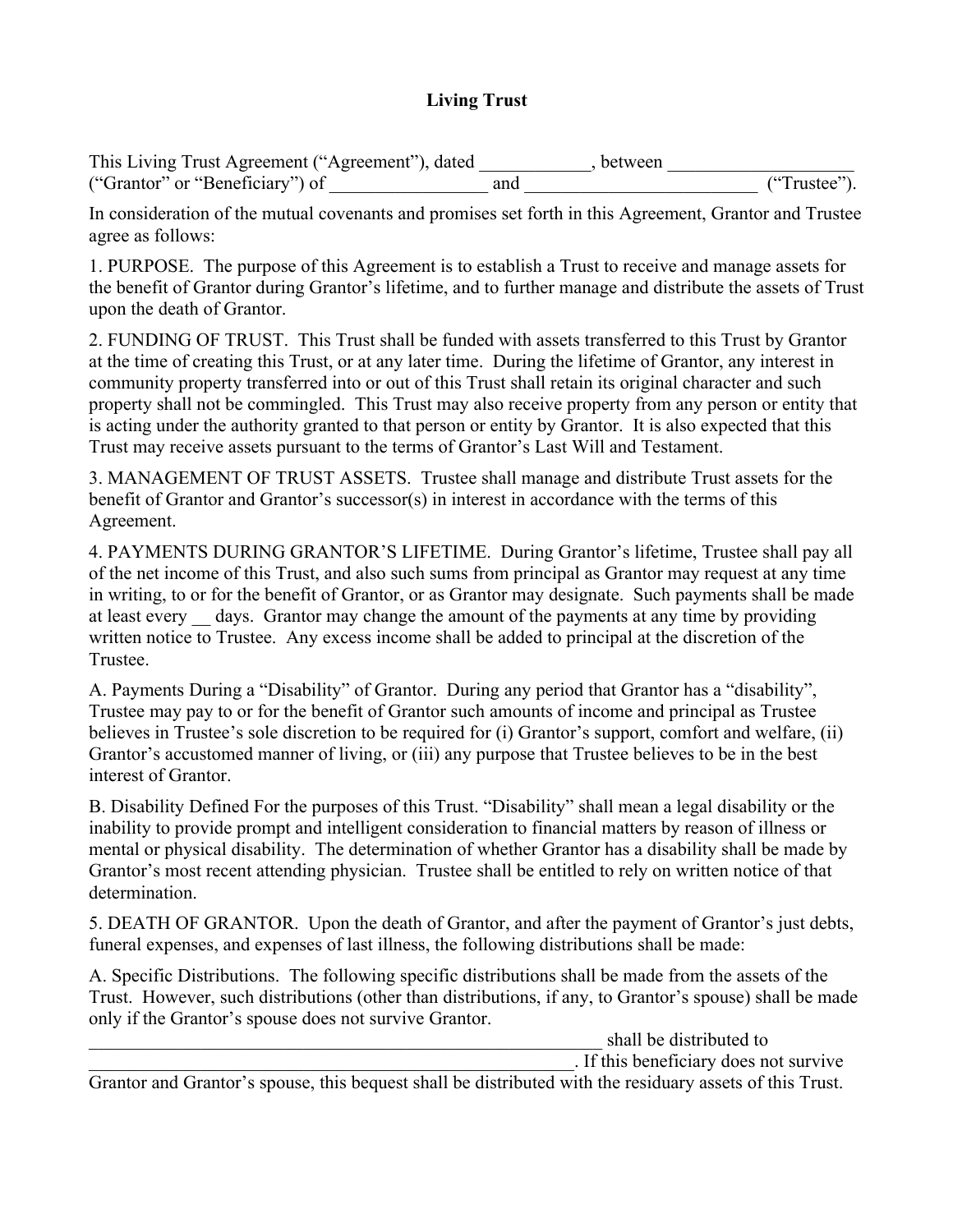B. Tangible Personal Property. Upon the death of Grantor and subject to the preceding provisions of this Trust, all clothing, jewelry, automobiles, household furniture and furnishings, recreational equipment, all personal effects used by Grantor about Grantor's person or home, and other items of tangible personal property shall be distributed to  $\sigma$ 

If this person does not survive Grantor, the tangible personal property shall be distributed to of flist person does not survive Grant  $\sigma$  of  $\sigma$  is this person does not survive Grantor and Grantor's spouse, the tangible personal property shall be distributed with the residuary assets of this Trust.

C. Residuary Assets. The residuary assets of this Trust shall be distributed to of \_\_\_\_\_\_\_\_\_\_\_\_\_\_\_\_\_\_\_\_\_\_. If such beneficiary does not survive Grantor and Grantor's Spouse, the residuary assets shall be distributed to the following beneficiaries in the percentages as shown: \_\_% to \_\_\_\_\_\_\_\_\_\_\_\_\_\_\_\_\_\_\_\_\_\_\_\_\_ of \_\_\_\_\_\_\_\_\_\_\_\_\_\_\_\_; \_\_% to \_\_\_\_\_\_\_\_\_\_\_\_\_\_\_\_\_\_\_\_\_\_\_\_\_\_\_\_\_ of  $\text{and} \_\_\%$  to  $\_\text{of}$   $\_\text{of}$   $\_\text{If any}$ 

of these people do not survive Grantor and Grantor's spouse, this share shall be distributed proportionately to the other distributee(s) listed under this provision.

6. TRUSTEE POWERS. Trustee, in addition to other powers and authority granted by law or necessary or appropriate for proper administration of Trust, shall have the following rights, powers, and authority without order of court and without notice to anyone:

A. Receive Assets. To receive, hold, maintain, administer, collect, invest ant re-invest the trust assets, and collect and apply the income, profits, and principal of the Trust in accordance with the terms of this instrument.

B. Receive Additional Assets. To receive additional assets from other sources including assets received under the Will of Grantor or any other person.

C Standard of Care. To acquire, invest, reinvest, exchange, retain, sell, and mortgage estate and trust assets, exercising the judgment and care, under the circumstances then prevailing, that persons of prudence, discretion and intelligence exercise in the management of their own affairs, not in regard to speculation but in regard to the permanent disposition their funds, considering the probable income as well as the probable safety of their capital. Within the limitations of that standard, Trustee is authorized to acquire and retain every kind of property, real, personal or mixed, and every kind of investment, specifically including, but not by way of limitation, bonds, debentures and other corporate obligation, and stocks, preferred or common, that persons of prudence, discretion and intelligence acquire or retain for their own account, even though not otherwise a legal investment for trust funds under the laws and statutes of the United States or the state under which this instrument is administered.

D. Retain Assets. To retain any asset, including uninvested cash or original investments, regardless of whether it is of the kind authorized by this instrument for investment and whether it leaves a disproportionately large part of the estate or trust invested in one type of property, for as long as the Trustee deems advisable.

E. Dispose of or Encumber Assets. To sell, option, mortgage, pledge, lease or convey real or personal property, publicly or privately, upon such terms and conditions as may appear to be proper, and to execute all instruments necessary to effect such authority.

F. Settle Claims. To compromise, settle, or abandon claims in favor of or against Trust.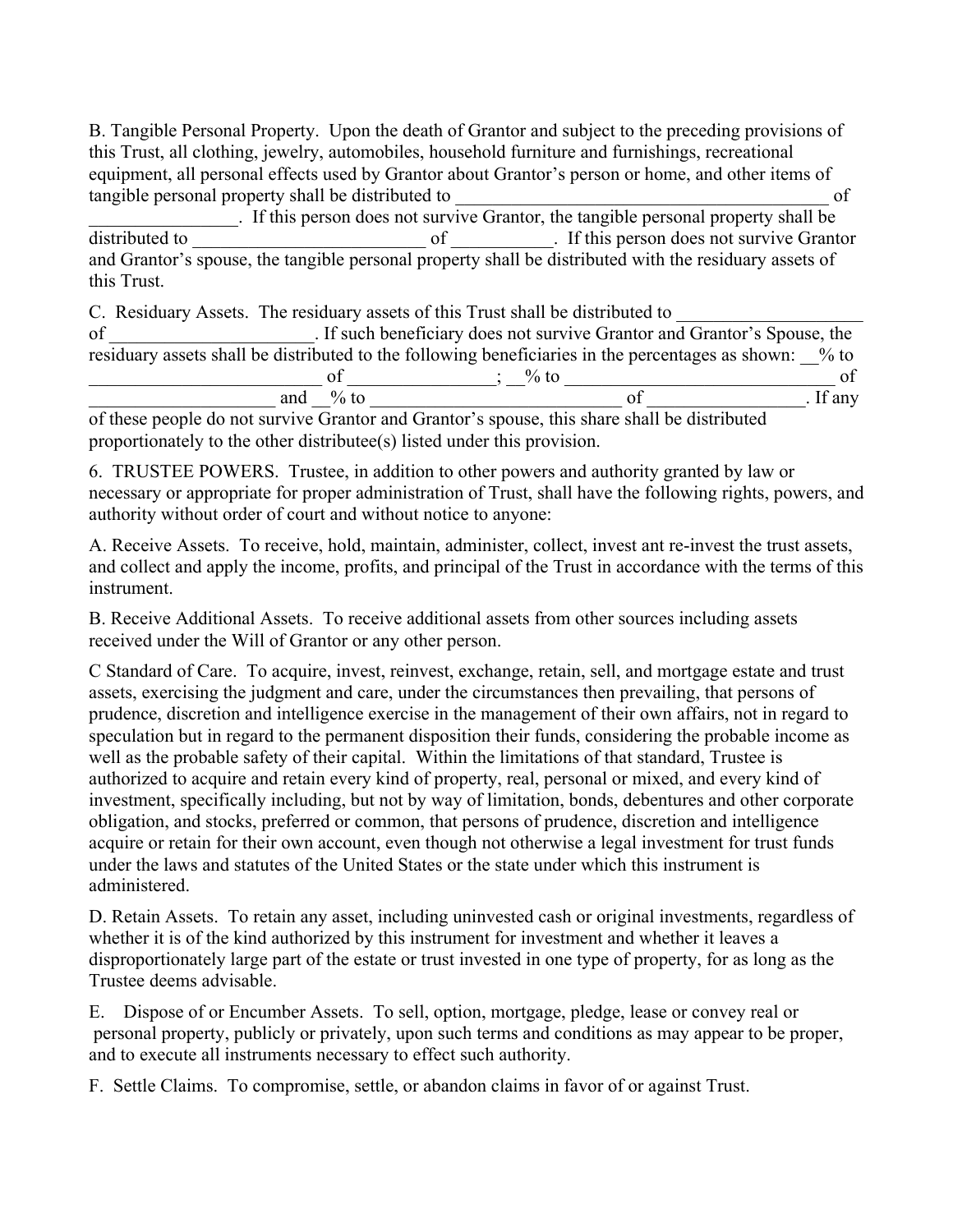G. Manage Property. To manage real estate and personal property, borrow money, exercise options, buy insurance, and register securities as may appear to be proper.

H. Allocate Between Principal and Income. To make allocations of charges and credits as between principal and income as in the sole discretion of the Trustee may appear to be proper.

I. Employ Professional Assistance. To employ and compensate counsel and other persons deemed necessary for proper administration and to delegate authority when such delegation is advantageous to the trust.

J. Distribute Property. To make division or distribution in money or kind, or partly in either including disproportionate in-kind distributions, at values to be determined by Trustee, and Trustee's judgment shall be binding upon all interested parties.

K. Enter Contracts. To bind the Trust by contracts or agreements without assuming individual liability for such contracts.

L. Exercise Stock Ownership Rights. To vote, execute proxies to vote, join in or oppose any plans for reorganization, and exercise any other rights incident to the ownership of any stocks, bonds or other properties of Trust.

M. Duration of powers. To continue to exercise the powers provided in this Agreement after the termination of Trust until all the assets of Trust have been distributed.

N. Hold Trust Assets as a Single Fund. To hold the assets of Trust, shares, or portions of Trust created by this instrument as a single fund for joint investment and management, without the need for physical segregation, dividing the income proportionately among them. Segregation of the various trust shares need only be made on the books of Trustee for accounting purposes.

0. Compensation. To receive reasonable compensation for Trustee's services under this Agreement and be exonerated from and to pay all reasonable expenses and charges of Trust.

P. Loans to Beneficiaries. To make loans to any trust beneficiary for the purpose of providing the beneficiary with the funds necessary to take advantage of exceptional business opportunities or to provide for the needs of the beneficiaries and their families.

Q. Methods of Distribution. To make payments to or for the benefit of any beneficiary (specifically including any beneficiary under any legal disability) in any of the following ways: (a) directly to the beneficiary, (b) directly for the maintenance, welfare and education of the beneficiary, © {Year} {Company name}.ry. Trustee shall not be obliged to see to the application of the funds so paid, but the receipt of the person to whom the funds were paid shall be full acquittance of Trustee.

7. ADDITIONAL TRUSTEE PROVISIONS. These additional provisions shall apply regarding Trustee:

A. Grantor as Trustee. If at any time Grantor is Trustee, Grantor may appoint a successor Trustee, to become effective immediately or upon any stated contingency, by making such designation in writing. Such designee shall become the successor Trustee upon acceptance of the terms and conditions of this Agreement.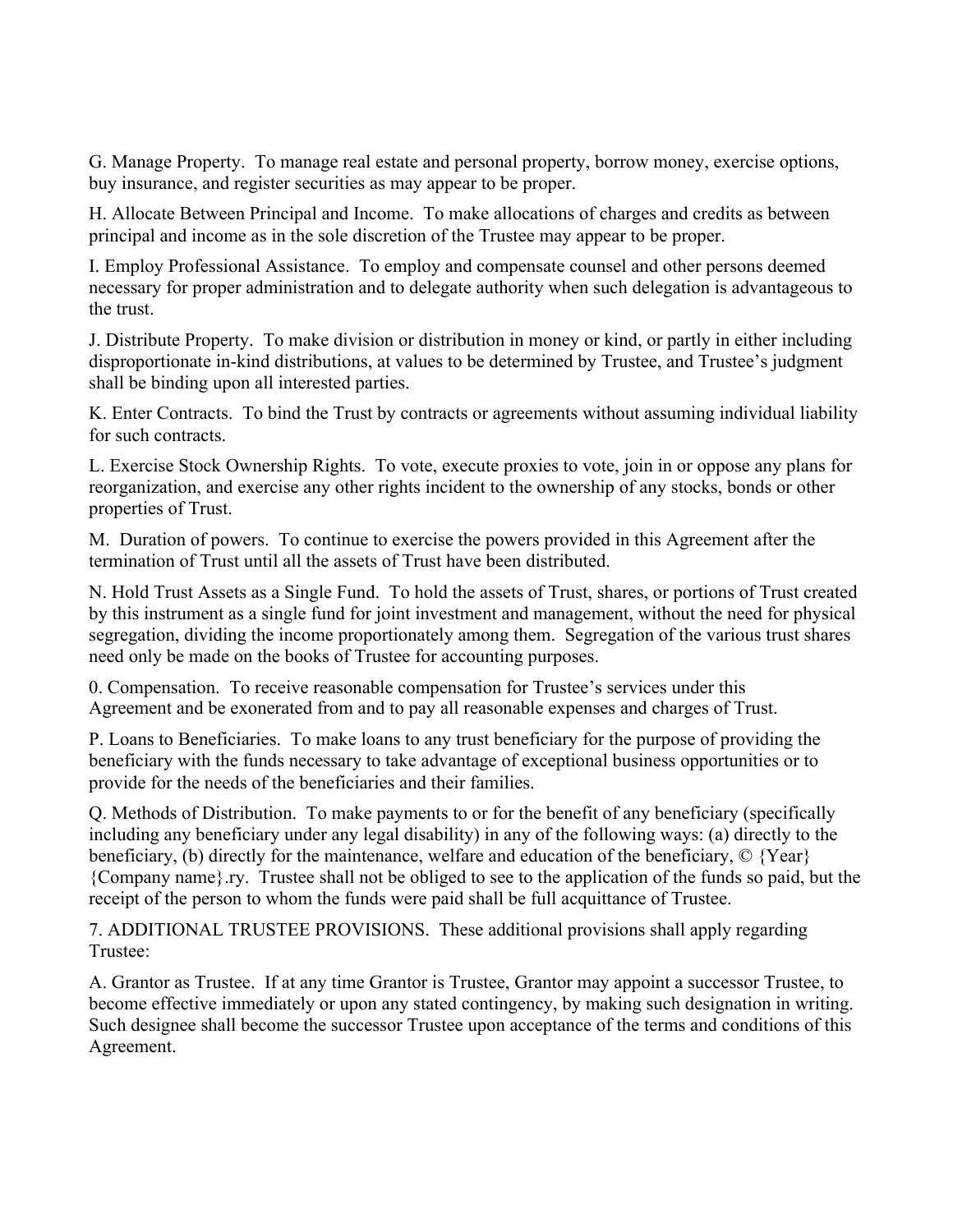B. Successor Trustee. If at any time a Trustee cannot serve because of the Trustee's disability (as previously defined), death, or other reason,  $\Box$  of  $\Box$  is designated as the successor Trustee, without bond. If such designee(s) is/are unable to serve for any reason, the contract of the contract of the successor of the successor Trustee, the alternate successor Trustee, without bond. Such designee(s) shall become the successor Trustee(s) upon acceptance of the terms and conditions of this Agreement.

C. Resignation of Trustee. Any Trustee may resign by giving written notice to the beneficiaries to whom income could then be distributed. Such resignation shall take effect on such date specified in the notice, but not earlier than thirty (30) days after the date of delivery of such written resignation unless an earlier effective date shall be agreed to by the income beneficiaries.

D. Adult Beneficiary Rights. If Trustee resigns or for any reason ceases to serve as Trustee, and if the successor Trustee(s) designated by the Grantor, if any, fail or cease to serve as Trustee, then the adult beneficiaries to whom income could then be distributed, together with the adult beneficiaries to whom principal would be distributed if the Trust were then to terminate, may by majority action in writing appoint a successor Trustee. If agreement of a majority of the beneficiaries cannot be obtained within sixty (60) days, a successor Trustee shall be appointed by the court having general jurisdiction of the Trust. Any successor Trustee appointed shall have all the rights conferred upon the original Trustee and shall be bound by the provisions of this Trust.

E. Accounting. Trustee shall provide an accounting to the Beneficiary (or beneficiaries) on at least a quarterly basis. If a beneficiary has a "disability", Trustee shall provide the accounting to a guardian or conservator, if any.

F. Bond. No bond shall be required of any Trustee.

8. RIGHT TO DIRECT INVESTMENTS. At any time that Trust has investments, and provided that Grantor does not have a "disability", Grantor may direct any Trustee to purchase, sell, or retain any trust investment.

9. REVOCATION OR AMENDMENT. During Grantor's lifetime, Grantor may revoke at any time, and/or the Grantor may amend, this Agreement by delivering to Trustee an appropriate written revocation or amendment, signed by Grantor. If Trustee consents, the powers of revocation, but not the power of amendment, may be exercised by a duly appointed and acting attorney-in-fact for Grantor for the purpose of withdrawing assets from Trust.

10. GOVERNING LAW. This Agreement shall be construed in accordance with the laws of the State of \_\_\_\_\_\_\_\_\_\_\_\_\_\_\_\_\_\_\_\_\_\_\_.

11. PERPETUITIES SAVINGS CLAUSE. Despite any other provision of this Agreement to the contrary, trust created by this Agreement shall terminate no later than 21 years after the death of the last surviving beneficiary of this Agreement who is living at the time of the death of Grantor.

12. SEVERABILITY. If any portion of this Agreement shall be held to be invalid or unenforceable for any reason, the remaining provisions shall continue to be valid and enforceable. If a court finds that any provision of this Agreement is invalid or unenforceable, but that by limiting such provision it would become valid and enforceable, then such provision shall be deemed to be written, construed, and enforced as so limited.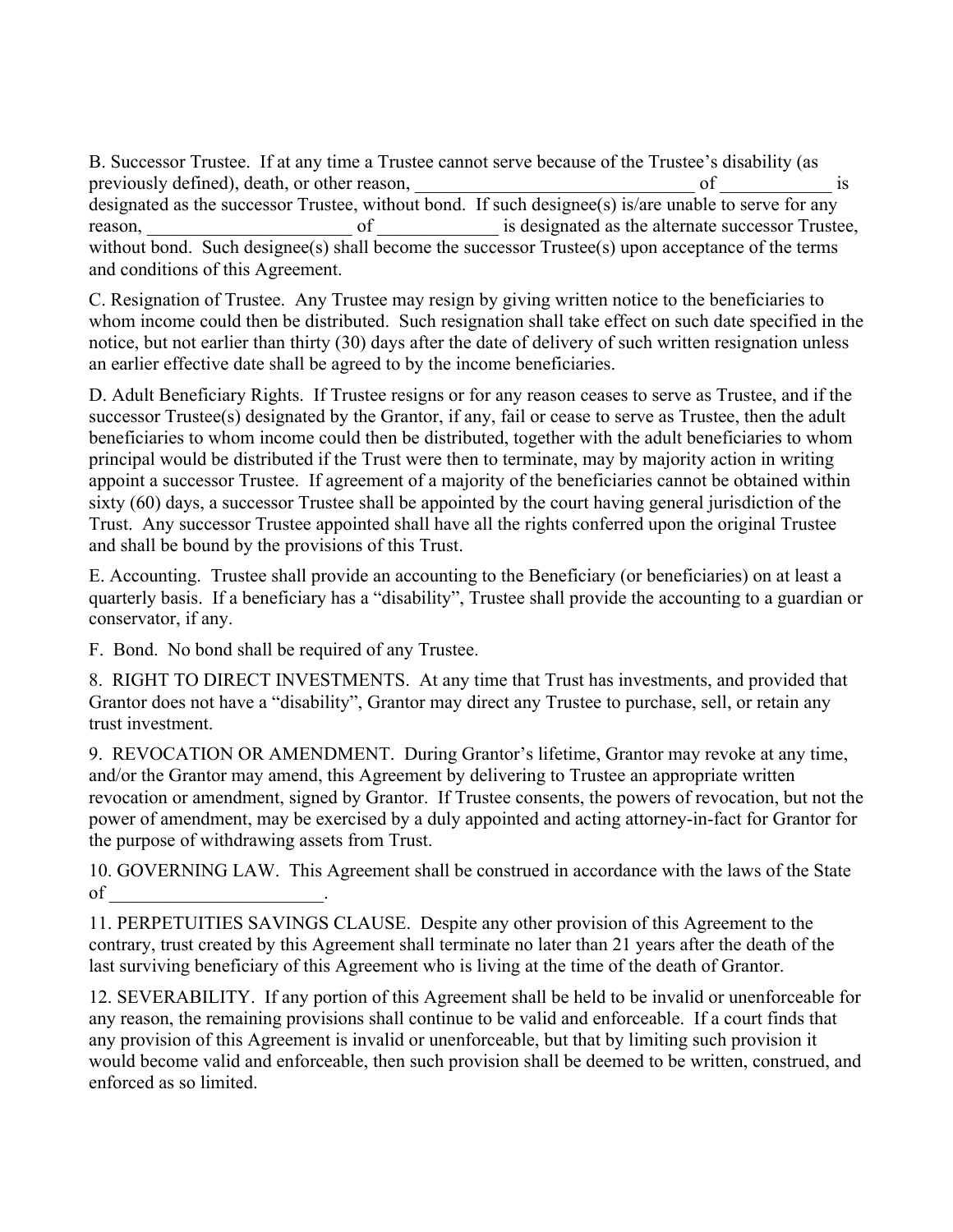## 13. MISCELLANEOUS PROVISIONS.

A. Paragraph Titles and Gender. The titles given to the paragraphs of this Trust are inserted for reference purposes only and are not to be considered as forming a part of this Trust in interpreting its provisions. All words used in this Trust in any gender shall extend to and include all genders, and any singular words shall include the plural expression, and vice versa, specifically including "child" and "children", when the context or facts so require, and any pronouns shall be taken to refer to the person or persons intended regardless of gender or number.

B. Thirty Day Survival Requirement. For the purposes of determining the appropriate distributions under this Trust, no person or organization shall be deemed to have survived Grantor, unless such person or entity is also surviving (or in existence) on the thirtieth day after the date of the Grantor's death.

C. Common Disaster. If Grantor and Grantor's spouse die under circumstances such that there is no clear or convincing evidence as to the order of their deaths, or if it is difficult or impractical to determine which person survived the death of the other person, it shall, for the purpose of distribution of Grantor's life insurance, property passing under any will or other contracts, if any, and property passing under this Trust, be conclusively presumed that Grantor predeceased the death of Grantor's spouse, and notwithstanding any other provision of this Trust, Grantor's spouse (or Grantor's spouse's estate as the case may be) shall receive the distribution to which Grantor's spouse would otherwise be entitled to receive without regard to a survivorship requirement, if any.

D. Liability of Fiduciary. No fiduciary who is a natural person shall, in the absence of fraudulent conduct or bad faith, be liable individually to any beneficiary of Grantor's trust estate, and Grantor's trust estate shall indemnify such natural person from any and all claims or expenses in connection with or arising out of that fiduciary's good faith actions or nonactions of the fiduciary, except for such actions or nonactions which constitute fraudulent conduct or bad faith. No successor trustee shall be obliged to inquire into or be in any way accountable for the previous administration of the trust property.

E. Spouse. Grantor is married to \_\_\_\_\_\_\_\_\_\_\_\_\_\_\_\_\_\_\_\_\_\_ and all references in this Trust to "Grantor's spouse" are references to

F. Children. The names of Grantor's children are:

All references in this Trust to " Grantor's child" or " Grantor's children" include the above child or children, and any other children born to or adopted by the Grantor after the signing of this Trust.

 $\mathcal{L}_\text{max}$  and  $\mathcal{L}_\text{max}$  and  $\mathcal{L}_\text{max}$  and  $\mathcal{L}_\text{max}$  and  $\mathcal{L}_\text{max}$  and  $\mathcal{L}_\text{max}$ 

 $\mathcal{L}_\text{max}$  and  $\mathcal{L}_\text{max}$  and  $\mathcal{L}_\text{max}$  and  $\mathcal{L}_\text{max}$  and  $\mathcal{L}_\text{max}$ 

Grantor

Trustee